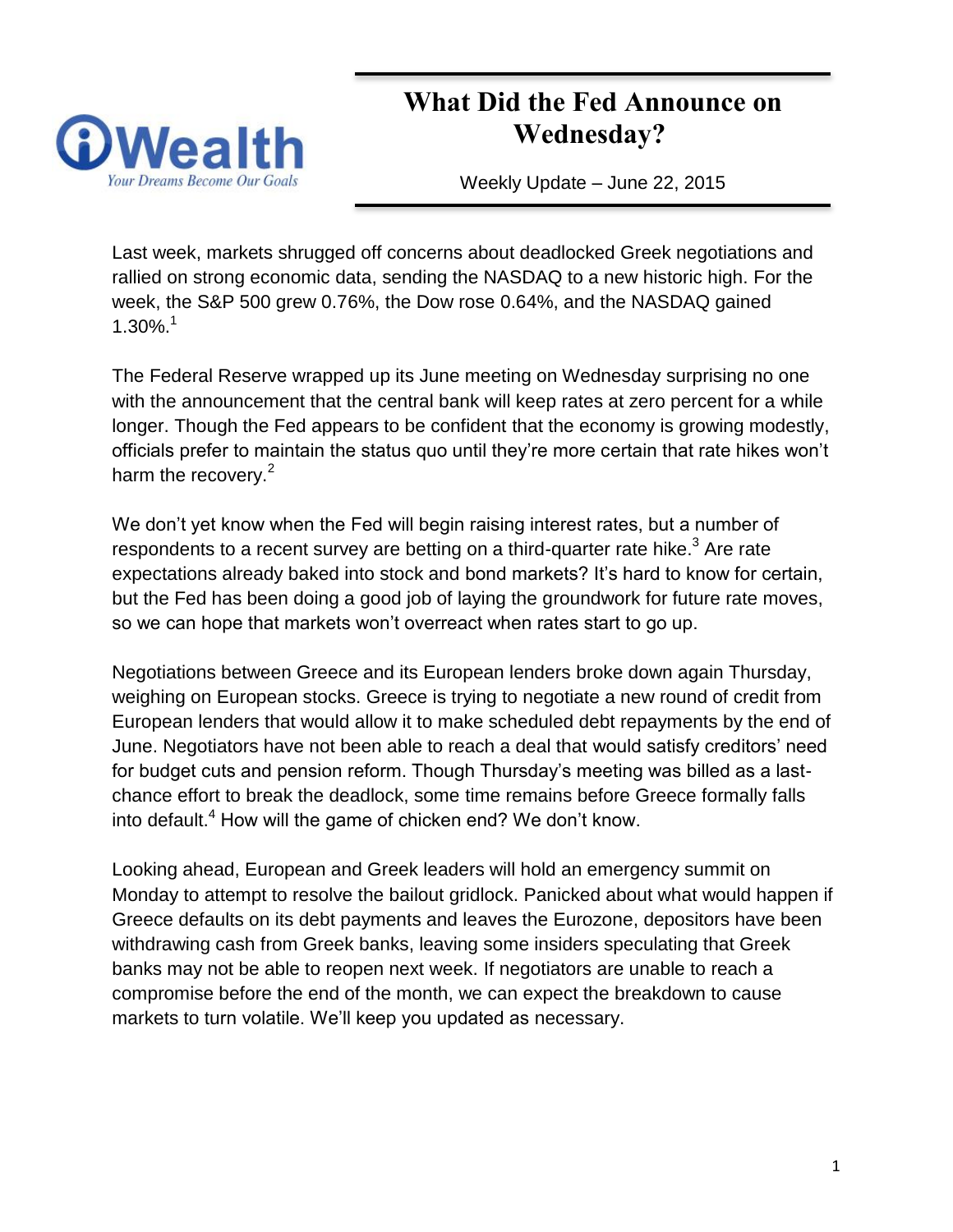## **ECONOMIC CALENDAR:**

**Monday:** Existing Home Sales **Tuesday:** Durable Goods Orders, PMI Manufacturing Index Flash, New Home Sales **Wednesday:** GDP, EIA Petroleum Status Report **Thursday:** Jobless Claims, Personal Income and Outlays **Friday:** Consumer Sentiment

| Data as of 6/19/2015             | 1-Week   | <b>Since 1/1/15</b> | 1-Year   | 5-Year | 10-Year |
|----------------------------------|----------|---------------------|----------|--------|---------|
| Standard & Poor's 500            | 0.76%    | 2.48%               | 7.68%    | 17.76% | 7.34%   |
| <b>DOW</b>                       | 0.64%    | 1.07%               | 6.46%    | 14.47% | 6.96%   |
| <b>NASDAQ</b>                    | 1.30%    | 8.04%               | 17.38%   | 24.31% | 14.48%  |
| <b>U.S. Corporate Bond Index</b> | $-0.16%$ | $-2.76%$            | $-1.61%$ | 1.47%  | 0.91%   |
| <b>International</b>             | $-0.41$  | 6.09%               | $-5.51%$ | 5.82%  | 2.37%   |
| Data as 6/19/2015                |          |                     |          |        |         |
| <b>Treasury Yields (CMT)</b>     | $0.00\%$ | 0.11%               | 0.28%    | 1.71%  | 2.36%   |

Notes: All index returns exclude reinvested dividends, and the 5-year and 10-year returns are annualized. Sources: Yahoo! Finance and [Treasury.gov.](http://treasury.gov/) International performance is represented by the MSCI EAFE Index. Corporate bond performance is represented by the DJCBP. Past performance is no guarantee of future results. Indices are unmanaged and cannot be invested into directly.

## **HEADLINES:**

**Housing starts fall in May.** Groundbreaking on new houses fell last month, but a surge in permits for new construction suggests that the pause may be temporary and that the housing sector will see strong growth this season.<sup>5</sup>

**Jobless claims fall more than expected.** The number of Americans filing new claims for unemployment benefits fell more than expected, remaining below the key 300,000 level for the  $15<sup>th</sup>$  week in a row.<sup>6</sup>

**Inflation sees biggest gain in two years.** Consumer prices jumped in May by the largest amount since 2013. The data indicates that price drops relating to gasoline savings may be over and that inflation is returning to trend.<sup>7</sup>

**Apartment rentals reach historic high.** Occupancy rates in apartments reached 95.3% in May, the highest level on record, as Americans of all ages move into rental housing in droves.<sup>8</sup>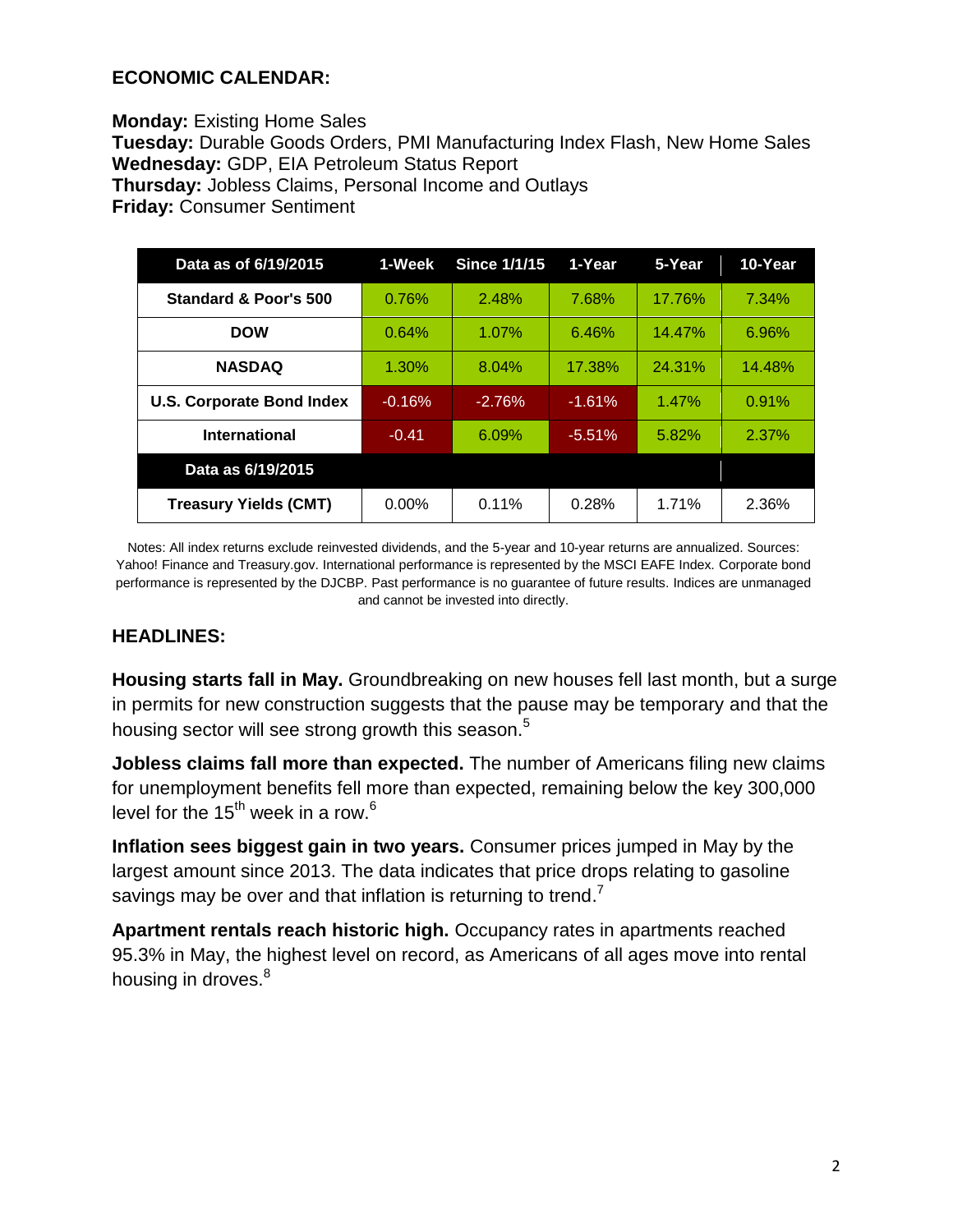

*"The two powers which in my opinion constitute a wise man are those of bearing and forbearing."*

 *– Epictetus*



#### **Fresh Blueberry Cobbler**



*Make the most of fresh blueberries when they're in season.*

Serves 6

## **Ingredients:**

- 2 pints fresh or frozen blueberries
- 1/3 cup plus 1/4 cup granulated sugar
- 1 1/2 cups plus 1 tablespoon all-purpose flour
- 2 teaspoons baking powder
- 1/4 teaspoon kosher salt
- 1 teaspoon grated lemon zest
- 6 tablespoons cold unsalted butter, cut into pieces
- 2 cups heavy whipping cream, cold
- 1 teaspoon vanilla extract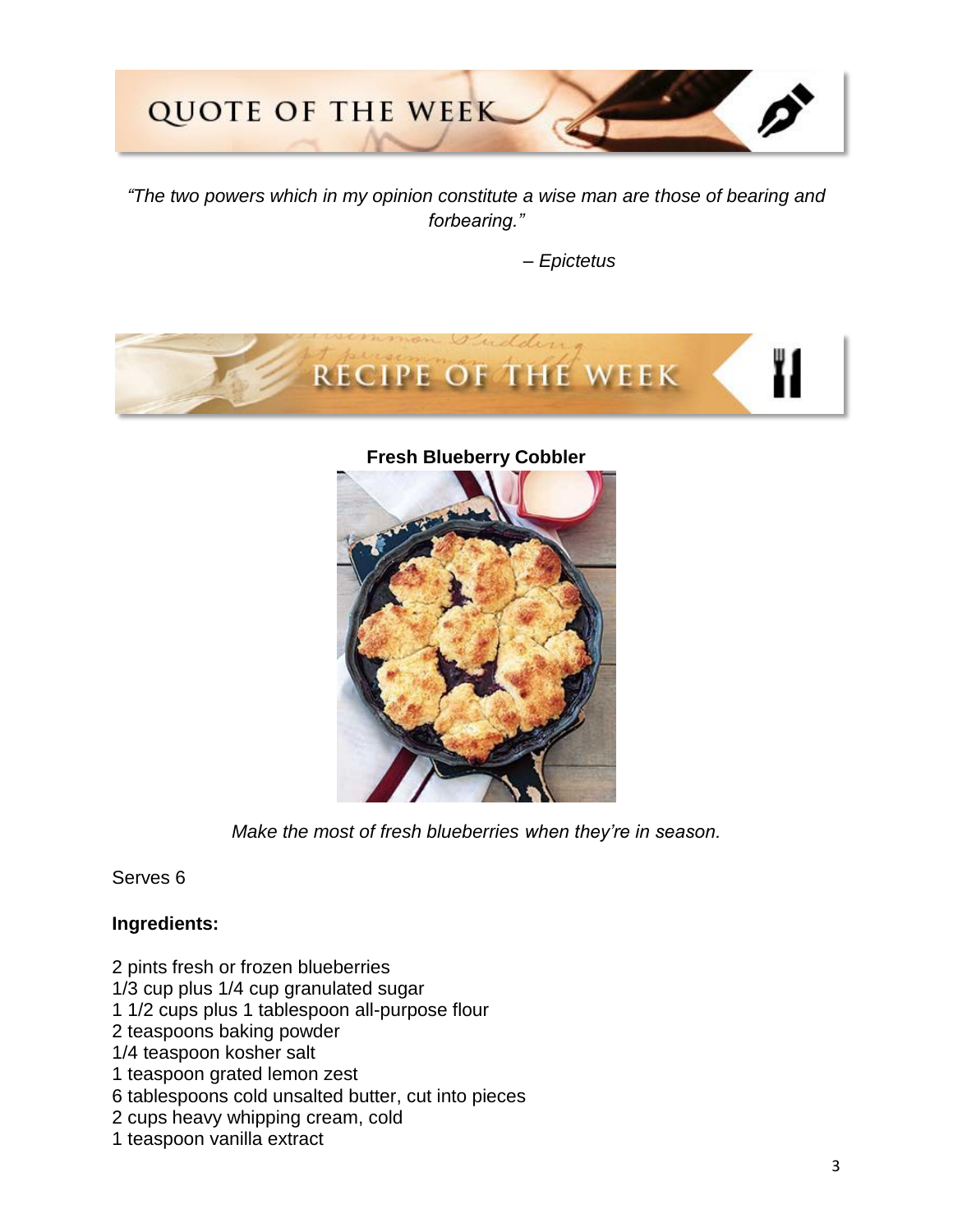## **Directions:**

- 1. Preheat your oven to 375° F.
- 2. Toss the blueberries with 1/3 cup of sugar and 1 tablespoon of flour and pour them into a skillet or pie dish.
- 3. In a medium bowl, combine the rest of the flour and sugar with the baking powder, salt, and lemon zest.
- 4. Using a pastry cutter or two knives, add the butter and mix until coarse crumbs form. Do not allow the butter to melt. Add 3/4 cup of the cream and mix until a loose dough forms.
- 5. Form balls of dough and drop them over the blueberry mixture.
- 6. Bake the cobbler for about 35 or 40 minutes until the top is golden and the berries are bubbling.
- 7. Meanwhile, add the vanilla extract to the remaining cream and beat with a hand mixer or whisk until it forms soft peaks.
- 8. Serve the cobbler topped with the fresh whipped cream.

Recipe adapted from Sara Quessenberry | RealSimple.com<sup>9</sup>



# **Searching For A Job? You Can Deduct Certain Expenses**

The job market is heating up and many people are looking for new work this summer. If you're on the lookout for a new job, here are some tips on deducting your job search expenses:

- You can only deduct expenses for a job search relating to your current occupation. Unfortunately, you cannot deduct job search expenses if there is a "substantial break" between your last job and your job search or if you are looking for your first job.
- You cannot deduct expenses that are reimbursed by an employer or other party.
- You can deduct fees paid to employment and job placement agencies and the costs relating to preparing and mailing your résumé to prospective employers, including professional proofing and editing.
- If you travel to an interview or other search-related activity, you can deduct those expenses, but only if the primary purpose of the trip is to look for work.
- **Job search expenses will usually be claimed as a miscellaneous item deduction,** and you can only deduct the portion of miscellaneous deductions that exceed 2% of your adjusted gross income.

Tip courtesy of IRS.gov<sup>10</sup>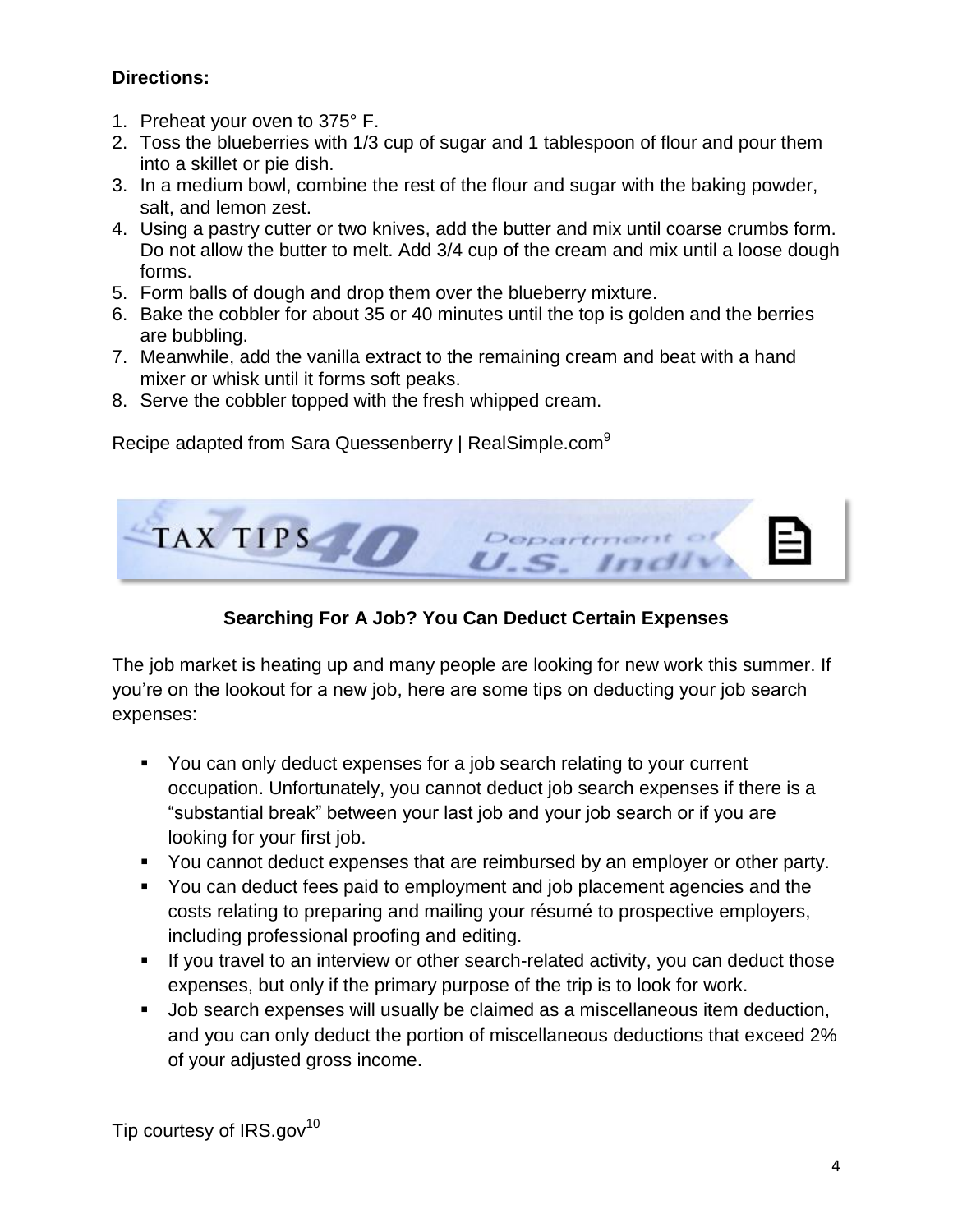

# **Don't Pick Up Your Head**

A common reason for missing putts – even the easy ones – is picking your head up too early to watch the ball drop into the cup. It's normal to be anxious about where the ball is going, but shifting your head just after the stroke can cause you to open or close the blade of your putter, sending the ball off course.

If you find yourself moving your head too soon, try forcing yourself to remain in position and listen for the rattle of the ball instead. Don't move your head until you hear the ball.

Tip courtesy of Wally Armstrong | Golf Tips Mag<sup>11</sup>



**Nuts Make Great Snacks**

Nuts are nutritional powerhouses that have many health benefits. Though they can be high in fat, these high-calorie foods make great additions to your pantry.

- Walnuts are full of heart-healthy omega-3 fatty acids and have been linked to lower risk of cardiovascular disease.
- Almonds and cashews are great for strong bones because of their high calcium and magnesium content.
- Peanuts are high in protein and fiber and can help curb hunger pangs.
- Any mixture of nuts in your diet is associated with improvements in mental cognition as you age.

Tip courtesy of AARP<sup>12</sup>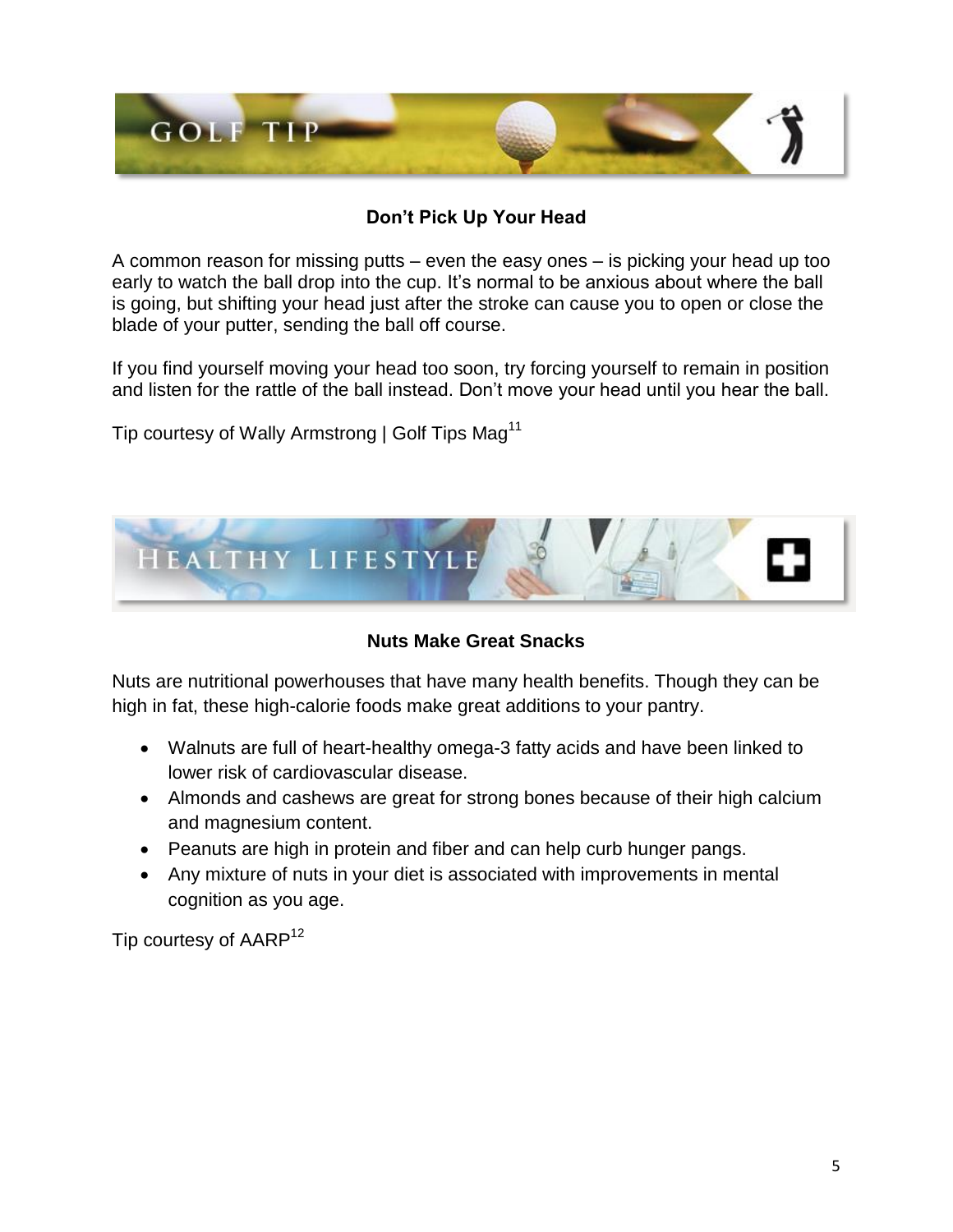

#### **Make Your Own Tile Cleaner**

Most commercial tile and grout cleaners are full of harsh chemicals like formaldehyde, toluene, and benzene that can linger in the air or pollute local waterways. Next time you need to give your tiles a scrub, try making a simple two-ingredient paste that's safer for your home and the environment.

- 1. Pour 1/2 cup of baking soda in a bowl.
- 2. Add a liquid soap like Dr. Bronner's or any eco-friendly soap until a paste forms.

Dip a sponge into the paste and scrub your tiles as you usually would, then rinse with water.

Tip courtesy of Prevention<sup>13</sup>

#### *Share the Wealth of Knowledge!*

*Please share this market update with family, friends, or colleagues. We love being introduced!*

Securities, advisory services, and insurance products are offered through Investment Centers of America, Inc. (ICA), member FINRA, SIPC, a Registered Investment Advisor, and affiliated insurance agencies. ICA and iWealth are separate companies.

Investing involves risk including the potential loss of principal. No investment strategy can guarantee a profit or protect against loss in periods of declining values.

Diversification does not guarantee profit nor is it guaranteed to protect assets

The Standard & Poor's 500 (S&P 500) is an unmanaged group of securities considered to be representative of the stock market in general.

The Dow Jones Industrial Average is a price-weighted average of 30 significant stocks traded on the New York Stock Exchange and the NASDAQ. The DJIA was invented by Charles Dow back in 1896.

The Nasdaq Composite is an index of the common stocks and similar securities listed on the NASDAQ stock market and is considered a broad indicator of the performance of stocks of technology companies and growth companies.

The MSCI EAFE Index was created by Morgan Stanley Capital International (MSCI) that serves as a benchmark of the performance in major international equity markets as represented by 21 major MSCI indexes from Europe, Australia and Southeast Asia.

The Dow Jones Corporate Bond Index is a 96-bond index designed to represent the market performance, on a total-return basis, of investment-grade bonds issued by leading U.S. companies. Bonds are equally weighted by maturity cell, industry sector, and the overall index.

The S&P/Case-Shiller Home Price Indices are the leading measures of U.S. residential real estate prices, tracking changes in the value of residential real estate. The index is made up of measures of real estate prices in 20 cities and weighted to produce the index.